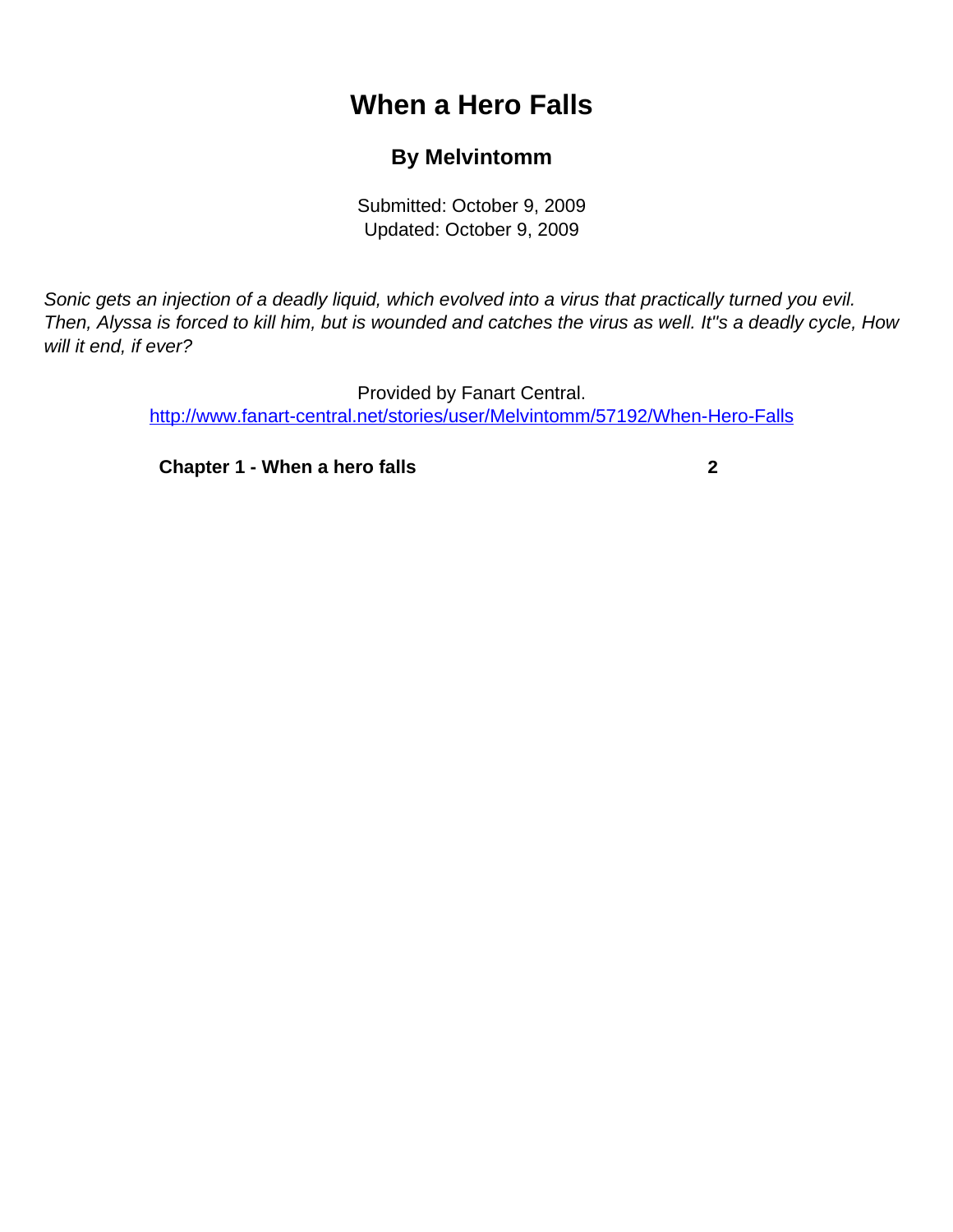## **1 - When a hero falls**

<span id="page-1-0"></span>**Sonic the Hedgehog presents:**

**When a Hero Falls**

**One dark night**

**A hero falls**

**Into a black abyss**

**Of anger and misery**

**Much like a living nightmare**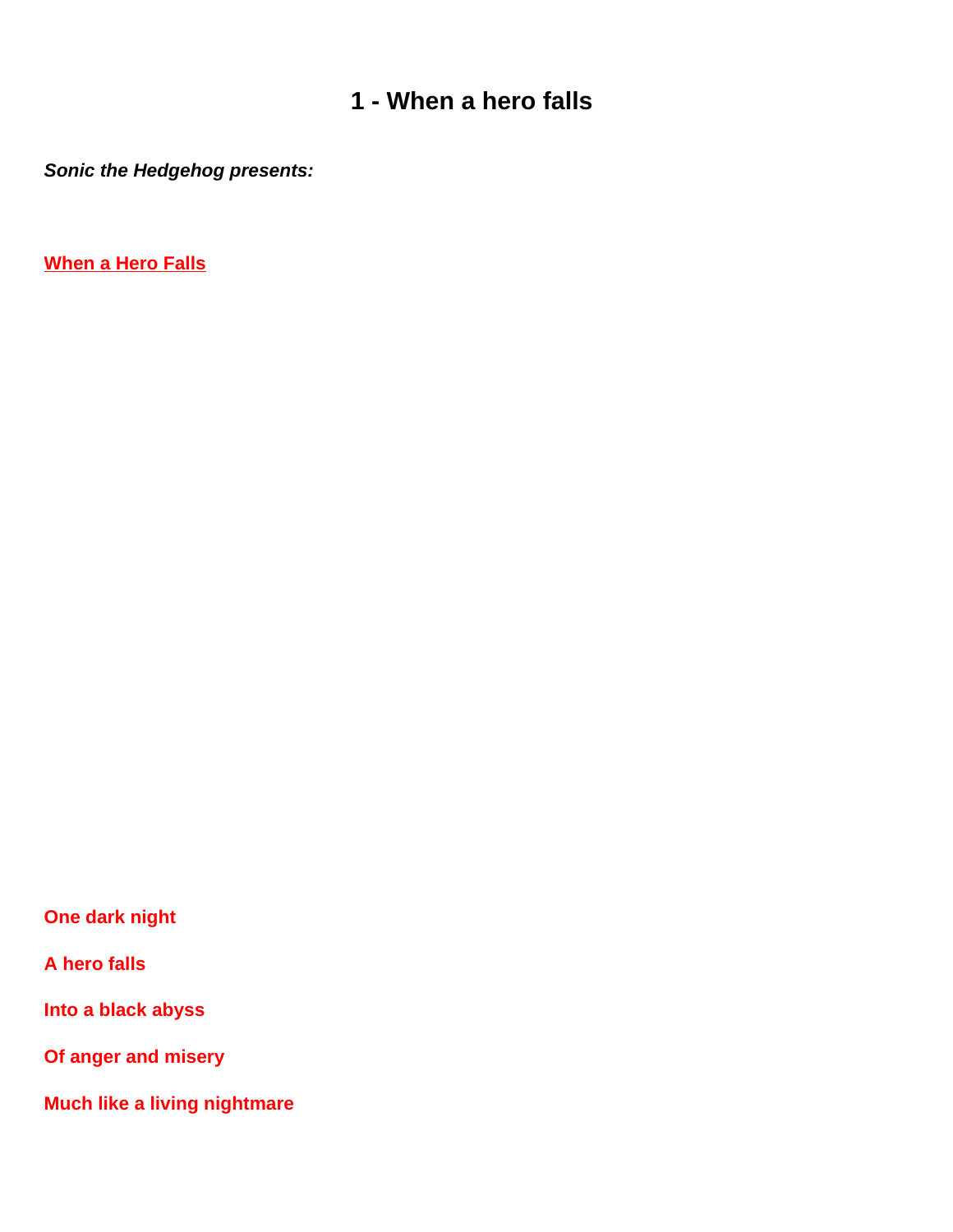**How he fell**

- **No one knows**
- **An evil took him over**
- **Began to control him**
- **He became a monster**
- **Once upon a time,**
- **He strived to save the world**
- **Now he lives to destroy it**
- **Stuck in the darkness**
- **He tries to scream for help**
- **Only to be suffocated by the silence.**
- **Lost now in a cold sea**
- **He s drowning**
- **Can he be saved?**
- **Can the world?**
- **They bow down to the evil**
- **It s contagious**
- **His disease**
- **That spreads like wildfire**
- **Everyday he hides in a secret place**
- **Afraid of hurting another creature**
- **He doesn t want to**
- **He craves for freedom**
- **He starves for the Light**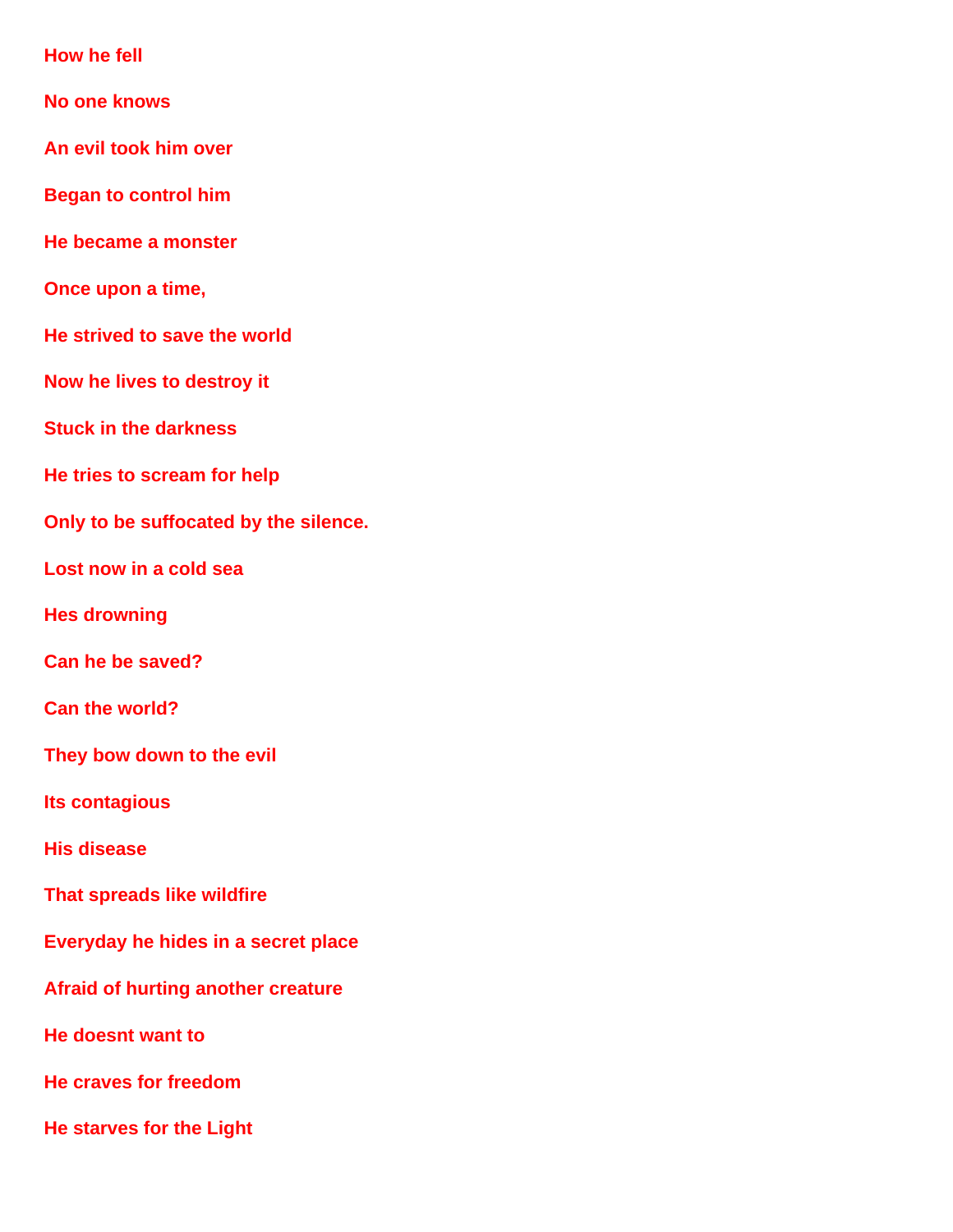**But he s trapped** 

**With no way out**

**On that dark night**

**A hero fell**

**To himself&**

**One cold dark night, Sonic the Hedgehog walked alone through the Great Forest. It had been years since the Great War ended, and life had become simple and peaceful on Mobius. Lately, however, a dark spirit came and began to torture the people of Mobotropolis. He came to Sonic and gave him instructions to save his people. Sonic hesitated at first, but began his journey. He traveled far, running most of the way, but slowing to a walk to enjoy the midnight scenery. Little did he know, this would be his last peaceful run.**

**Sonic**: (stops in a field of flowers. Takes one and sniffs it. He smiles and sighs in delight) **Koniah**: (appears in front of him) Hello there, Sonic.

**Sonic**: (frowns) What do you want? I m going where you told me to go. Can you just let me go peacefully?

**Koniah**: (laughs darkly) Peace? HA! Do you know who I am?

**Sonic**: Of course I do. So what? What makes you worthy of respect?

**Koniah**: I am the great server of a mighty ruler!

**Sonic**: (snorts) yeah some leader&..I ve heard of him&..Seems like more of a pest than a mighty ruler.

Koniah: If you ever want to see your friends alive again, you Il silence your quick tongue! **Sonic**: (sighs)

**Koniah**: Follow me, Sonic. You are not far from your destination.

**Sonic**: (shrugs) Okay&sure&.then I can finally kick some butt.

**Koniah**: SILENCE!

**Sonic**: (rolls his eyes as koniah leads him)

**Koniah**: Here we are, Sonic.

**Sonic**: (enters into a room where he is locked in) what the-!

**Frost**: Hello, Sonic the Hedgehog. (smiles viciously)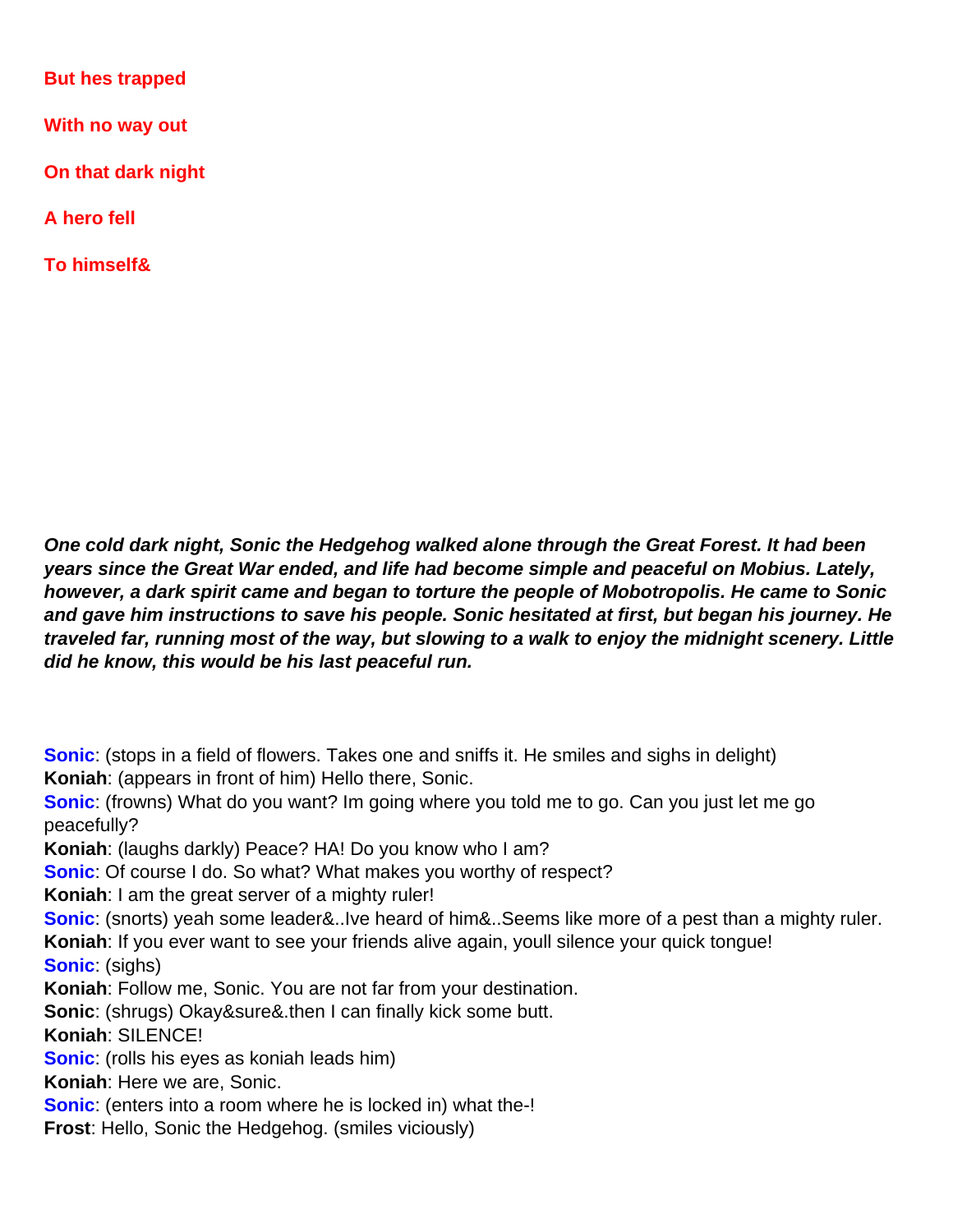**Sonic**: Jane&..what are you doing?

**Frost**: Jane is DEAD!!! I am Frost! (holds up a needle) You my friend, are part of an experiment.

**Sonic:** Traitor!!! How dare you!!

**Frost**: (shrugs) At least Im with people who understand me! You never could!

**Sonic**: (shakes his head) I m sorry&I didn t realize&

**Frost**: That s because you were to busy to see other people aside from yourself!!! (pins him to the wall) You II pay, and all your little friends will pay!

**Sonic**: I don t think so! (gets away from her)

**Koniah and Korah:** (grab Sonic s feet and hold him to the ground)

**Sonic:** NOOO!!!! (struggles against them, but he s no match)

**Frost**: (grins evilly as she gets close to him) Goodbye Sonic the Hedgehog, hero of Mobius. Hello to Sonic the Hedgehog, fallen hero! (stabs him with the needle and it releases all the liquid inside) **Sonic**: (screams in agony)

**Korah and Koniah**: (let go of Sonic)

**Sonic:** (lays unconscious on the floor)

**Korah**: What do we do with him now?

**Frost**: Take him to the Freedom Fighters.

**Koniah**: Right! (picks him up and takes him back to Mobotropolis)

**Sally:** Sonic!!! (runs over to them) What did you do?!

**Koniah:** (shrugs) we just found him laying unconscious and I thought I d bring him here &. (looks away) **Sally**: (confused but satisfied) Oh&.Okay&..

**Koniah**: (flies away)

**Sally**: Odd&..

**Rosco**: Is Sonic alright?

**Sally**: Not sure&.Carry him to Sissillia&..

**Rosco**: (nods) Yesm. (takes Sonic to her)

**Chi-Chi**: (at the door) Oh hey Rosco. (notices Sonic in his arms) What happened to him?

**Rosco:** That s what I need Sissy to figure out&

**Chi-Chi**: (nods) Right, right&.(goes and gets Sissillia)

**Sissillia**: (comes in) Oh my!!! (shakes her head) Poor Sonic&.Take him into room 3. Ill be there shortly.

**Rosco**: (takes him and lays Sonic down on the bed)

**Sonic**: (moans in pain)

**Rosco**: Sonic?

**Sonic**: (moans more and opens his eyes a little) Where am I?

**Rosco: In Sissillia s clinic&** 

**Sonic**: My head&&is pounding&.. (moans) My whole body aches&.

**Rosco:** What happened, Sonic?

**Sissillia**: (walks in) Oh, youre awake! Good! Can you remember what happened, Sonic? **Sonic**: &&&&&&(closes his eyes to ease the pain) Frost&.that traitor&..She&..stabbed me&..with a syringe&..She said goodbye to the hero, hello to the fallen hero&.(laughs lightly) Strange huh? **Sissillia**: (sticks a needle in his arm and draws blood) I II run test on this to see if she s done anything to you. (sighs) You never know these days.

**Sonic**: (opens his eyes a little) Hey Sissillia?

**Sissillia**: Yes, Sonic?

**Sonic**: &&.(looks away) I feel funny&&(moans in pain) &..I feel really funny&..like Ive never felt before&.(starts to shake)

**Sissillia**: Sonic?? (worried)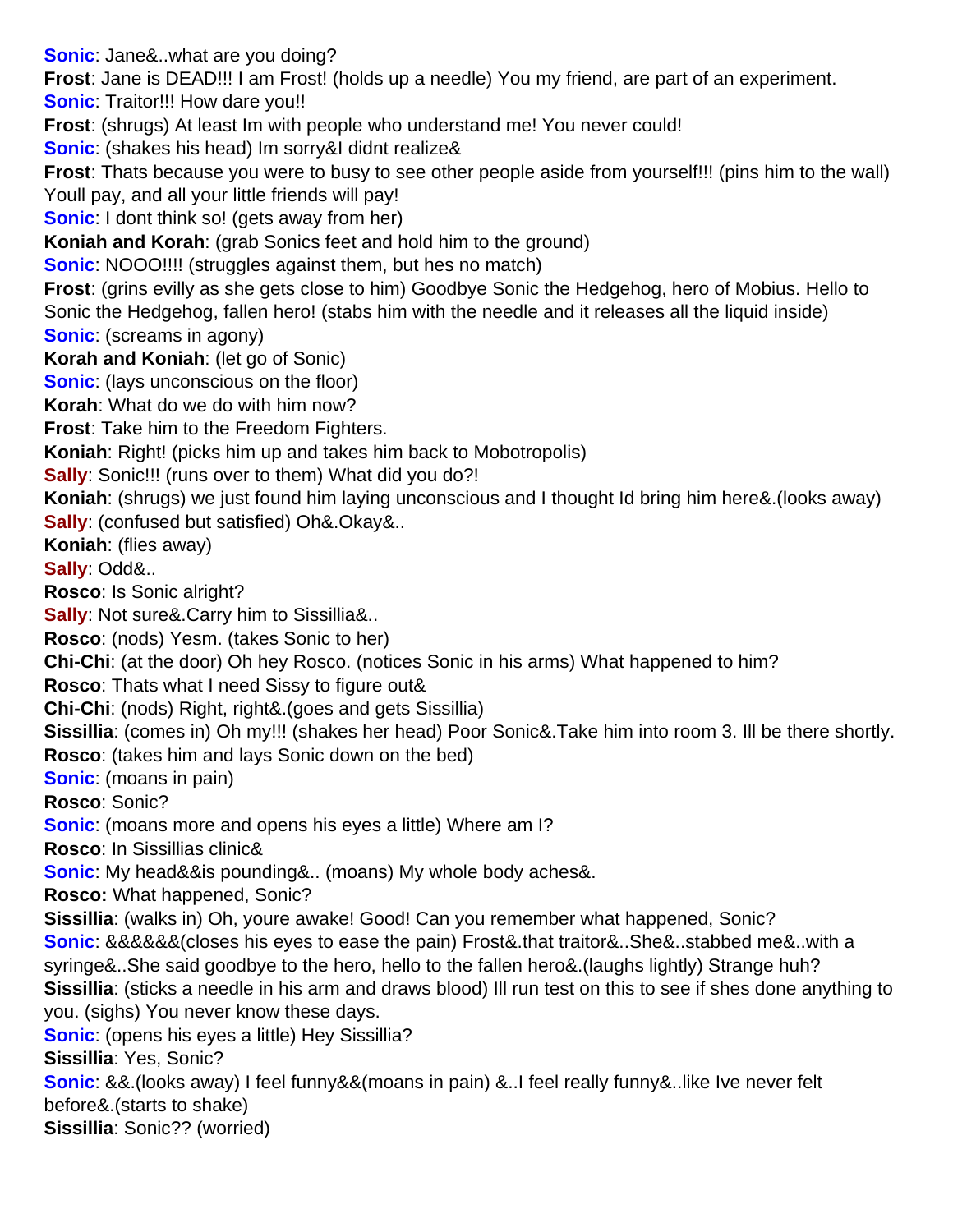**Sonic**: (goes limp and tremors) **Sally**: SONIC!

**A few days pass. Sonic is unable to get out of bed, due to increasing weakness, fatigue, and pain. Sissillia, the great physician that she is, got the blood test back, and it turned out that Sonic had received an unknown virus. It was something that she was greatly startled by. She** didn t even know how to treat it. She knew NOTHING about it. Sonic continued to get worse. Sally, Alyssa, Tails, and Sonic s mother, Bernie, never seemed to leave his side. They, as the **closest people to him, could sense that something wasnt right, and they feared the worse. Only, the worse, was a whole lot different than what they had imagined.**

**Sonic**: (tremors) **Sally**: (begins to cry) Oh, Sonic&.. **Sonic**: (stops) Sally&. **Sally**: Yes, Sonic? **Sonic**: (tears roll down his face) I love you&.. **Sally**: I&I love you too&(kisses him on the cheek) Sonic: I don t know what Frost gave to me&.but it s something that&I have a feeling is going to change me& **Sally:** What do you mean, Sonic? (confused) **Sonic**: I think I understand what she meant&..(looks at her in the eye) I ve been thinking about very violent things lately&..Things that&scare me&.I&could never&do such things&.I have visions of horrible scary things&..(sighs weakly) I m scared, Sally& **Sally:** I&I don t understand&are you saying that this virus is making you evil? **Sonic:** I don t know&but that s what it seems like& **Sally:** (shakes her head in disbelief) That s impossible Sonic& **Sonic:** (laughs weakly) Yeah, maybe& (holds Sally s hand and falls asleep) **Sally:** (lays down beside him and cries silently) **Sonic**: (dreams of Sally, Tails, Alyssa, his parents and everybody else. He dreams of the good memories, only to be ruined by violent flash forwards of him hurting them.)

### **A while later, Sonic sat up in the bed, with Sally still huddled next to him. When he opened his** eyes, they were no longer that beautiful emerald green. Now, they were a solid black. He didn t **moan in pain, nor did he seem to be weak. He climbed out of bed and stared at Sally for a moment. Then, he turned to walk out the door, when all of a sudden he was stopped.**

**Sally**: Sonic?? (notices his black eyes and evil glare) Oh, Sonic&.You were right&. **Sonic**: (growls and pushes her to the floor) **Sally**: (gasps in shock) **Sonic**: (walks out the door) (meanwhile) **Gracie**: (struggles against the chains) **Frost:** (grins) You re going nowhere little kitty. **Gracie**: Let me go! What do you want with me anyway?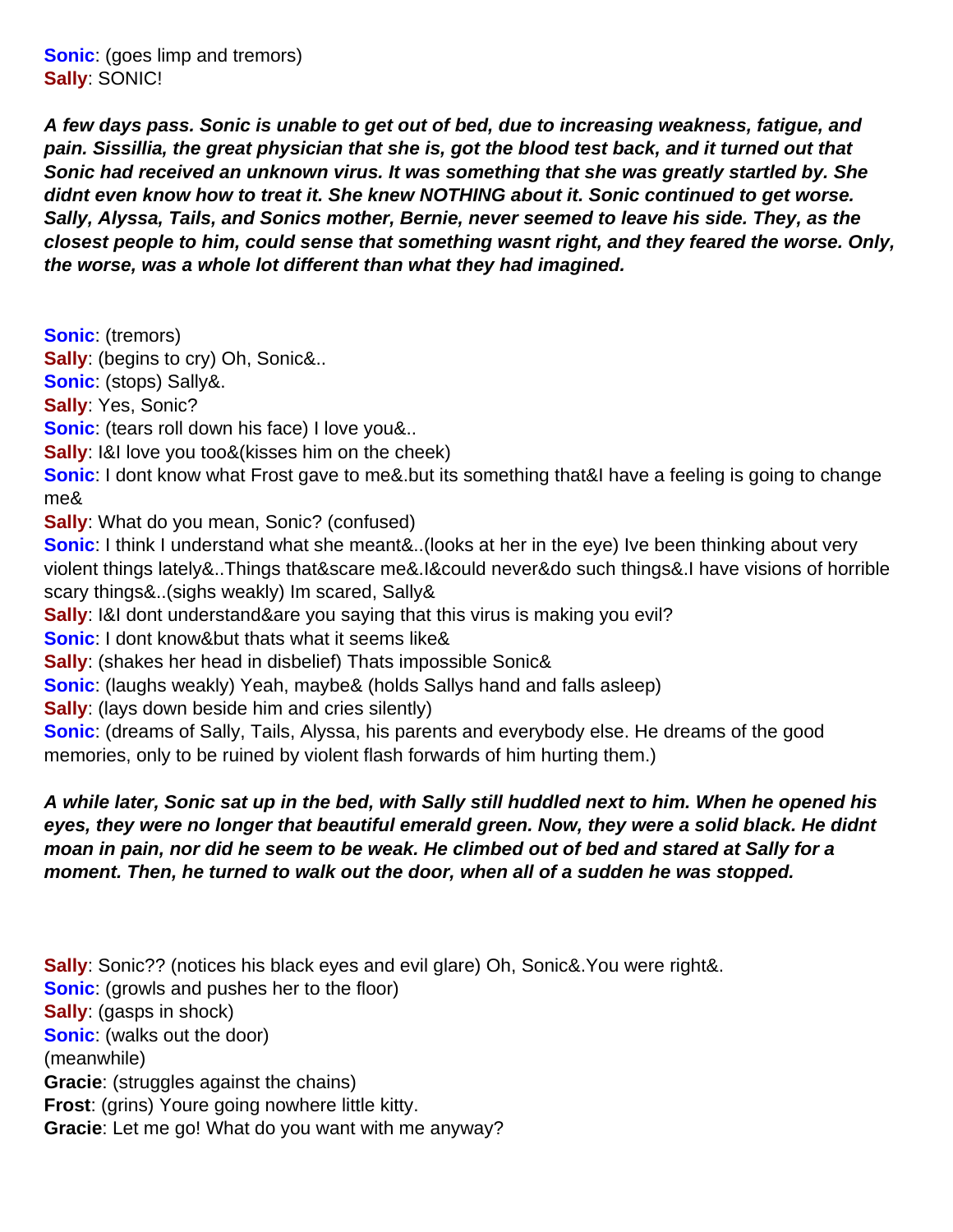**Frost:** You re part of an experiment. **Gracie**: Experiment? **Frost**: (looks over her shoulder at the sound of the door opening) **Snivley**: Is our subject ready for the injection? **Frost**: (nods) Certainly. (smiles evilly) **Gracie**: Oh no&.. **Snivley**: (stabs her with the syringe) **Gracie**: (screams in agony and falls to the ground unconscious) **Snivley**: Another one, successfully done. Now we wait for Shadow to come save her. **Frost**: (laughs darkly) **Snivley**: First Sonic, now Gracie, soon, the entire world.

**Of course Snivley had to be involved. He was the mastermind behind the whole thing. Who knew he was smart enough to create a mind altering virus. Poor, Sonic. He stood no chance. The virus got a hold of him. And now, he was known as the Fallen Hero of Mobius. Not even our best doctors could stop it. He had to give up. It was killing him from the inside out&..If someone didnt** kill him, the virus would ve, eventually. Until then, I don t know how many innocent people he **hurt.**

**Alyssa**: SONIC!!!! (angry and heartbroken) How could you destroy that whole town? They never did anything wrong&.

**Sonic**: (smiles viciously, smelling the bloods on her; his eyes are red now) They just were easy targets to satisfy my blood thirst&.And now, you, Alyssa, will satisfy it today.

**Alyssa**: (attacks him)

**Sonic:** (overpowers her, throwing her to the ground)

Alyssa: I won t let you get away with this!

**Sonic**: (grins) What s the matter, Alyssa? Didn t all the training I gave you help you any? I m still kicking your butt.

**Alyssa**: (growls) **Sonic**: (his claws dig into her arm) **Alyssa**: (writhes in pain) **Sonic**: (takes a deep breath) Your blood smells so sweet&. **Tails**: (attacks from behind) **Sonic**: !!! (caught off guard) **Tails:** You will not hurt Alyssa or anyone else any more!! Alyssa: Tails!! Go home! I ve got this! **Tails:** I won t let you fight this alone! **Alyssa**: (growls in frustration) **Sonic**: Awww&how cute& (mockingly)

**That day, I knew somehow that I was going to be the one to kill him&Just something inside told** me that I was the one&.I didn t want to believe it&but I couldn t escape my fate&or should I say, **his fate.**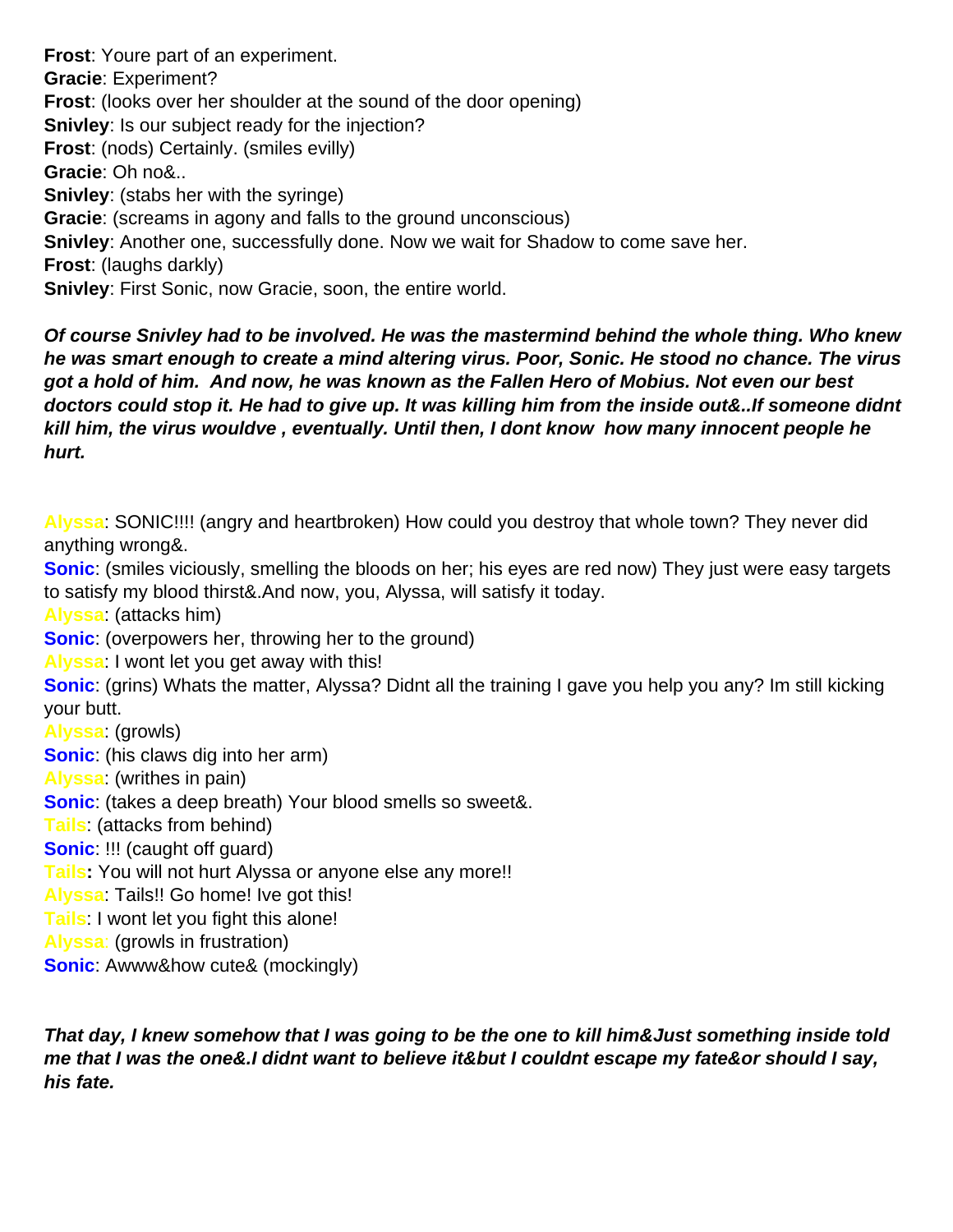**Louis**: (hands Alyssa a sword) **Alyssa**: (chokes back tears as she stares at it) Louis: You re the only one strong enough to kill him& Alyssa: Strong? Me? (shakes her head) I don t have enough courage& **Louis**: &.You can do it, Alyssa. Alyssa: Can t we just wait and maybe-Louis: (cuts her off) He s hurting innocent people. **Alyssa**: I know& Louis: I believe in you. We re all counting on you. Alyssa: (takes a deep breath and swallows hard) Okay&. (mumbles under her breath) But youre not the

one about to kill your best friend...

## **So with my sword in hand, I walked out the door, dreading what I was about to do. My heart ached at the though. As the thoughts ran violently in my mind, I saw him there, waiting for me.**

**Alyssa**: Sonic&. **Sonic**: (eyes black) &&.. **Alyssa**: (tears roll down her face; growls at herself frustrated) **Sonic**: (growls defensively) **Alyssa**: (runs up to him and hugs him) **Sonic**: (blank) &&.. (hugs her protectively) Alyssa&. (tears up) Run&..Get away from me& **Alyssa**: No&.I will stay&. **Sonic:** I don t want to hurt you. (tightens his hold) Alyssa: (starts choking) Can t& breathe... **Sonic:** I m&.sorry&. (growls deeply) **Alyssa**: (heart is pounding fast) **Sonic**: (can hear it and bites her on the shoulder) **Alyssa**: (screams in pain; gets away from him and runs) **Sonic:** (chases after her) **Alyssa**: (trips and falls) **Sonic:** (hovers over her) **Alyssa**: (shoulder bleeds profusely; scratches at him) **Sonic**: (growls; wipes the blood from his face and attacks her) **Alyssa**: (uses all her strength to hold him back) **Sonic**: (grabs her and slams her to the ground) **Alyssa**: (moans in pain) **Sonic**: (breaths heavy) **Alyssa**: (pulls out her sword) Sonic the hedgehog, this ends today!! (slashes at him) **Sonic**: (dodges) **Alyssa**: (backs him into a tree and stabs him) **Sonic**: (gasps in shock; eyes turn to a dark green) Alyssa&.(looks up at her; eyes full of agony; looks

lost and broken)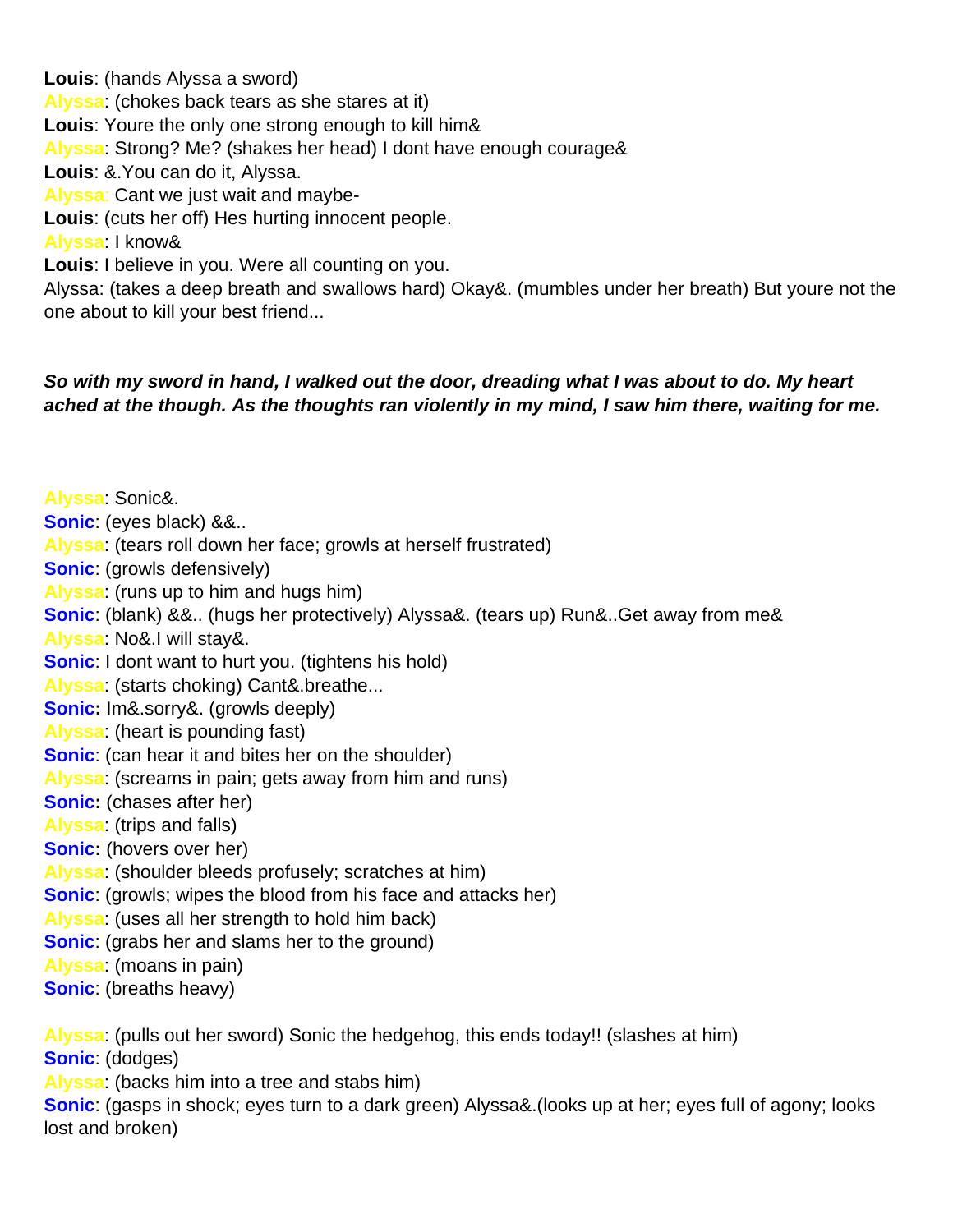**Alyssa**: (cries) SONIC!! (pulls out the sword; throws it; holds him) Sonic&..Im so sorry&.. **Sonic**: (memories flash before him; tears stream down his face) **Alyssa**: (sits down at the base of the tree and holds him) Oh, Sonic&.Im so sorry&. **Sonic:** No&I forgive you& (flinches) I m the one who s sorry&I-I tried to control it&. Alyssa: Shhhh&.It s not you fault& **Sonic**: (wipes her tears away) Don t cry, Aly&.. (moans in pain) you set me free&. **Alyssa:** (sighs heavily) I wish it didnt have to end like this&.. **Sonic**: Me too&(takes a deep, painful, breath) But I know where I m going&. **Alyssa**: Say hello to Jesus for me& **Sonic**: (laughs lightly) I will. **Alyssa**: I may join you soon& **Sonic:** Why is that? **Alyssa:** I may have caught the virus from you&I m scared, Sonic. **Sonic:** I know&hopefully they II find a cure for you& **Alyssa**: Maybe&. (tears up) **Sonic:** Hey, Alyssa? **Alyssa**: Yes, Sonic? **Sonic**: Tell Sally and all my family I love them and Ill wait for them&and tell Tails to stay strong. **Alyssa**: (sniffles) okay& **Sonic:** And if you don t get it, you stay strong too, ya hear? **Alyssa**: (chokes) Yes&I will& **Sonic**: Hey, Alyssa? **Alyssa**: Yes? **Sonic**: (smiles) It was an honor to be your guardian&.your best friend&(flinches but holds his smile) your brother&. **Alyssa**: Sonic&. **Sonic**: (pulls himself to his feet; kisses her on the forehead) I love ya, kid. (smiles) You made me proud. **Alyssa**: I love you too, Sonic&. **Sonic**: (stumbles away) **Alyssa**: (follows) **Sonic:** (collapses; rolls over on his back and stares at the sky) **Alyssa**: (stands at a distance) **Sonic:** I m sorry everyone&I love you all& **Alyssa**: Sonic&. **Sonic:** (looks over at his blood covered hand; knows that Alyssa is nearby) Goodbye&.Alyssa&. **Alyssa:** (burst out in tears) SONIC!!!!!!!!! **Sonic:** (closes his eyes and takes his final breath)

**Alyssa**: (runs to him and holds him while she cries)

**That was it. My brother, my best friend, was gone. Never again will I see his goofy grin with his bright emerald green eyes shining in the sunlight. Never again will I feel his warm, protective embrace and his soft voice comforting my troubled heart. Never again will I see his blue blur running past me nor will I ever be able to fight by his side again. My heart shattered when he took his final breath. All the memories we shared flooded my mind. It was all over&.Fate had taken him.**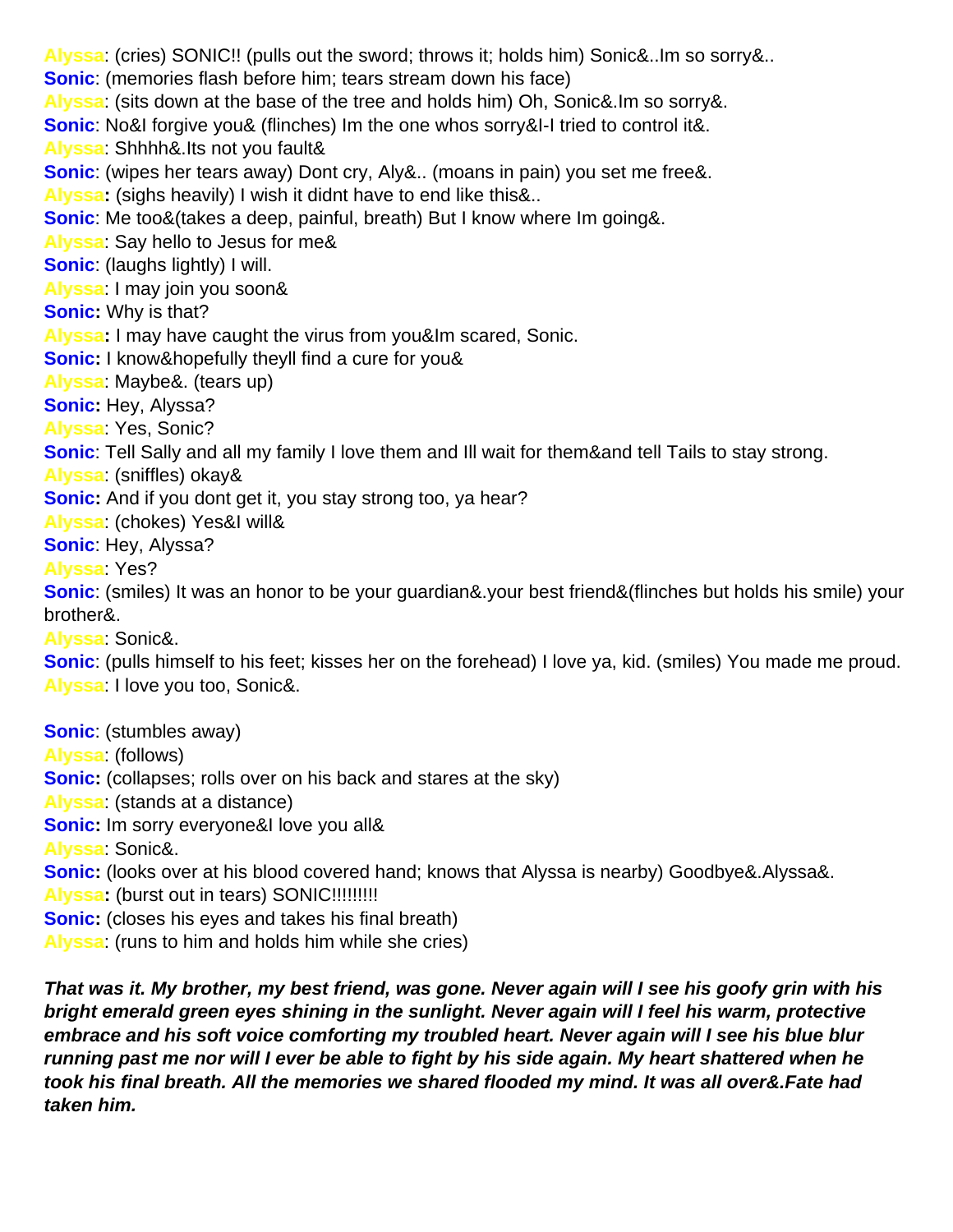**Alyssa**: (walks into the Freedom Fighter headquarters; face full of pain; eyes cold, dark, and sad; covered in blood) **Sally:** (knows; covers her mouth in shock; tears up) **Everyone**: (begins to weep)

I didn t even have to say anything. Just the look on my face, and my body covered with blood that wasn t even my own spoke louder than words ever could have.

**For several days, no one in Mobotropolis was happy. We all grieved the loss of our fallen hero. We buried Sonic next to his favorite field of flowers, and under the willow tree. Sally, Bernie,** Jules, Tails, and I visit everyday or every other day. It s sad, but we II make it. The only problem is, there s more to this story than Sonic, the virus and his death. I was next in line.

**Alyssa:** (pacing nervously at Sissillia s clinic) **Sissillia**: Alyssa? (in a sad voice) **Alyssa**: Sissy&.. **Sissillia**: (sighs sadly) You have the virus&.I m sorry& **Alyssa**: (falls into her seat; shocked) Tails: (holds her) It s okay, sweetie&She II find a cure&Won t you? **Sissillia**: We re no where close&It d take a miracle& Tails: (growls) You II find one&I know it& **Alyssa**: No, Tails&..You dont know that&.Youre in denial&& **Tails**: Denial of what? Alyssa: That I m going to die! **Tails**: (shakes his head in disbelief) No, honey&..you cant die&.you just cant&. Alyssa: (swallows hard) If you don t find a cure&.then please&.euthanize me before I murder innocent people&.. **Tails**: Alyssa!!! How dare you ask such a thing!! **Alyssa**: What do you want me to do Tails? Im going to die! Id rather die before I kill a bunch a people! Tails: It doesn t have to be that way &

**Alyssa**: You know what? Im out of here&. (leaves)

**He was in denial. I knew that a cure would not be found in time&.It was the end of the road for me. For weeks, I slowly deteriorated. Those violent thoughts that Sonic said he had came to me,** and I knew I was close. Tails still wouldn t let me go. I knew he would soon regret his decision. **That day came&.and I was never the same.**

Tails: (scared; backed against the wall) Alyssa&.Please no&..I-I m sorry&.I should ve listened to you&& **Alyssa**: (growls; eyes are black) **Sissillia**: (hands Butch a syringe) Get her!!! **Butch and Louis**: (grab Alyssa) **Alyssa**: (gets away from them and escapes)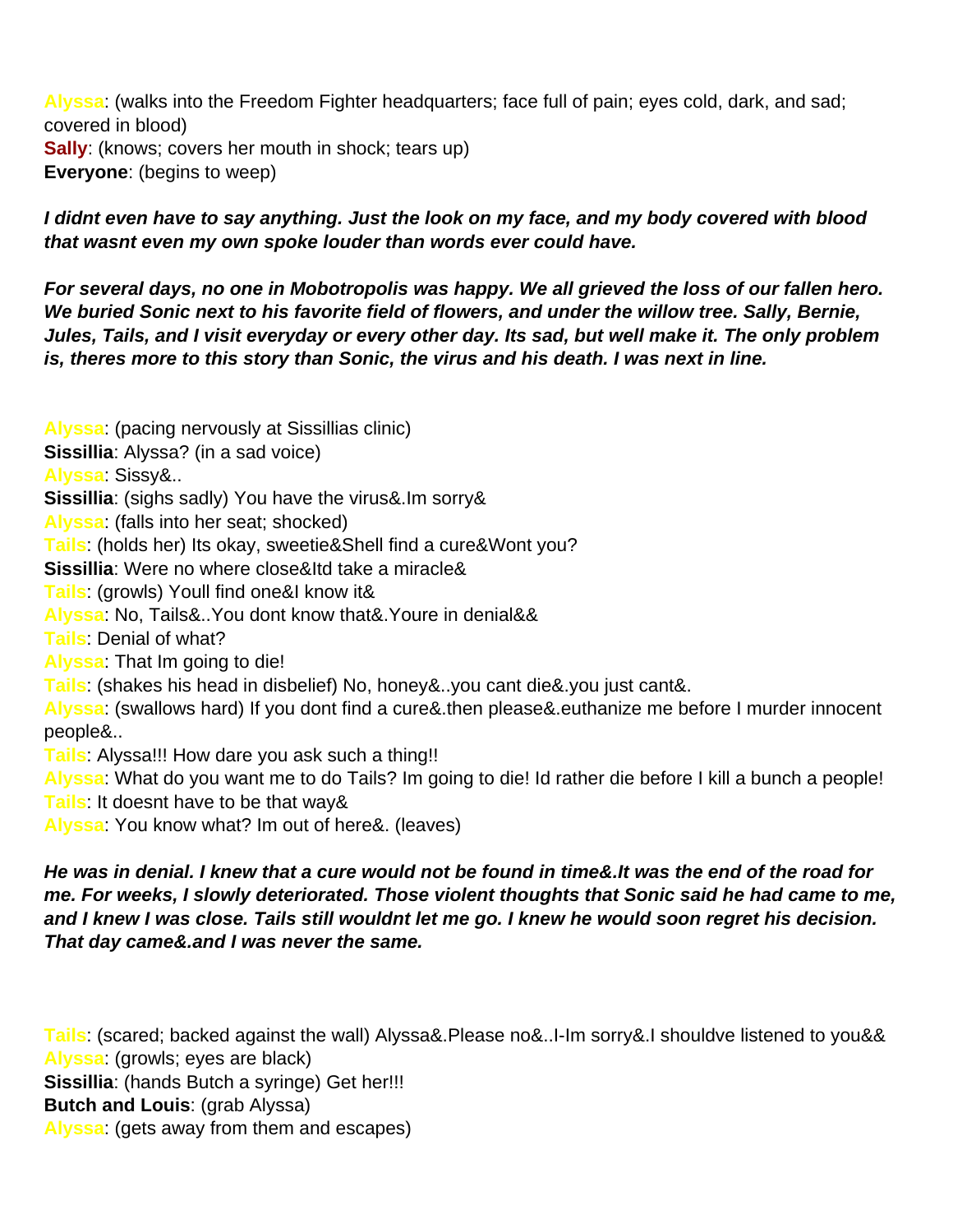**Tails**: ALYSSA!!! (curls up on the floor and bawls)

#### **I ran. I ran as fast as my feet could carry me**&

**Alyssa**: (runs into a cave; sits down against the wall)&&& **Shadow**: (appears out of nowhere) Alyssa?! (surprised) **Alyssa**: (growling defensive) **Shadow**: Oh&I see you ve got that nasty virus too&. **Alyssa**: (stops growling and watches him) **Shadow**: (looks away) Gracie got it too &. But her tiny body was overwhelmed and &. (tears up) I watched her die&slowly&. **Alyssa**: Shadow&.. **Shadow**: &.. (sits down beside her) you don t frighten me. Gracie was the most vicious thing I ve ever seen when she turned&. **Alyssa**: && (leans up against him) **Shadow**: ?? (puts his arm around her to support her) Sorry about Sonic&It s a shame. **Alyssa**: (tears roll down her face, yet shows no emotion) **Shadow**: (looks at her) I II stay with you as long as you don t eat me. (grins) **Alyssa**: (nods slowly) **Shadow**: I m sure it gets lonely&..

#### **He stayed. Shadow the hedgehog became my best friend. He kept me away from humanity, and took care of me. And yet, for some strange reason, I had no desire to kill him.**

**It must have been hard for him, when Gracie died. She meant everything to him. He loved her** more than any other person on Mobius. To watch her die&..must ve been heartbreaking&.I know **it was for me when I watched Sonic die&..**

**Shadow**: (asleep; he dreams of when Gracie had the virus)

**Shadow:** (breaks into Snively s hideout)

**Frost**: ??? Oh, well look at that. You decided to drop by?

**Shadow**: (growls) Where is Gracie?!

**Frost**: Oh, you re here for her&. (sighs)

**Shadow**: (grabs her by the arm) I m not playing games, Frost. Where is she?!

**Frost**: Easy now, hedgehog. (points down a hallway) Third door on the left.

**Shadow**: Humph. (goes down the hallway)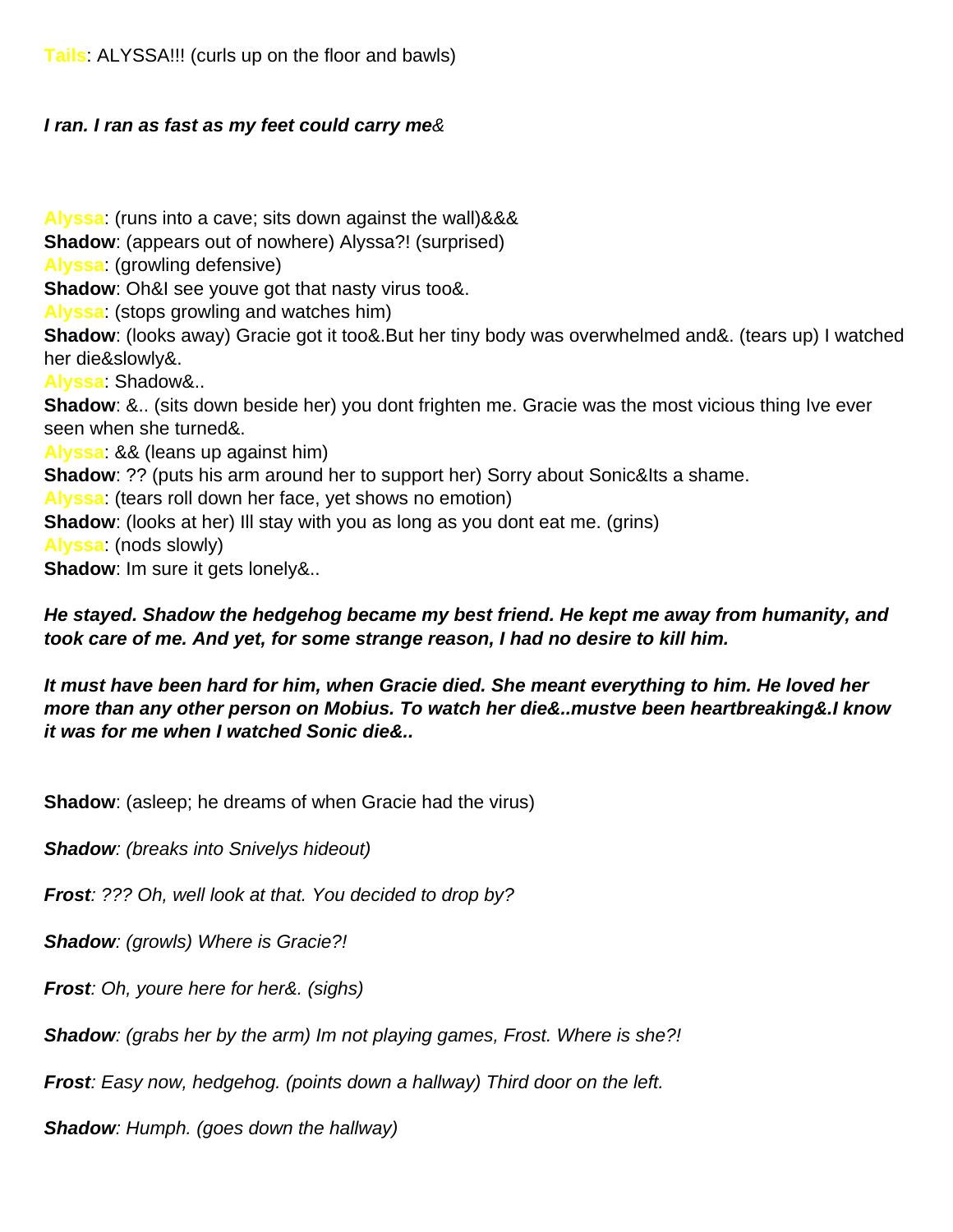**Frost:** Don t I get a thank you?

**Shadow:** (ignores her and finds Gracie)

**Gracie**: (unconscious)

**Shadow**: No&.. (breaks down the bars to her cell; runs to her and holds her limp body) What have they done to you?

**Gracie**: (moans in pain) Shadow&&

**Shadow**: Don t worry, kitten. I II get you out of this terrible place&.

**Snively**: Not so fast, hedgehog!

**Shadow**: (growls) What do you want?

**Snively**: Oh, nothing much&..I just wanted to show you the way out. (grins evilly)

**Shadow**: I don t think so. I think I can my own way out.

**Snively:** Suite yourself, hedgehog. (turns and walks out the door)

**Shadow**: (takes Gracie back home)

**Gracie**: (wakes up) Shadow?

**Shadow**: Yes, kitten?

**Gracie**: I&&(moans in pain) My head hurts&&.My whole body hurts&..(hands are shaking a little)

**Shadow**: Oh, Gracie, what did they do to you?

**Gracie**: Frost&.She betrayed us&.

**Shadow**: That s why I tried to kill her, Gracie&..I knew that a long time ago&.

**Gracie**: (tears up) but it was still wrong&.Even then&.with that reason&.

**Shadow**: I know&.

**Gracie**: She&.She or Snivley one& injected this liquid into me&..And it made my head spin&I could feel the liquid pounding in my veins&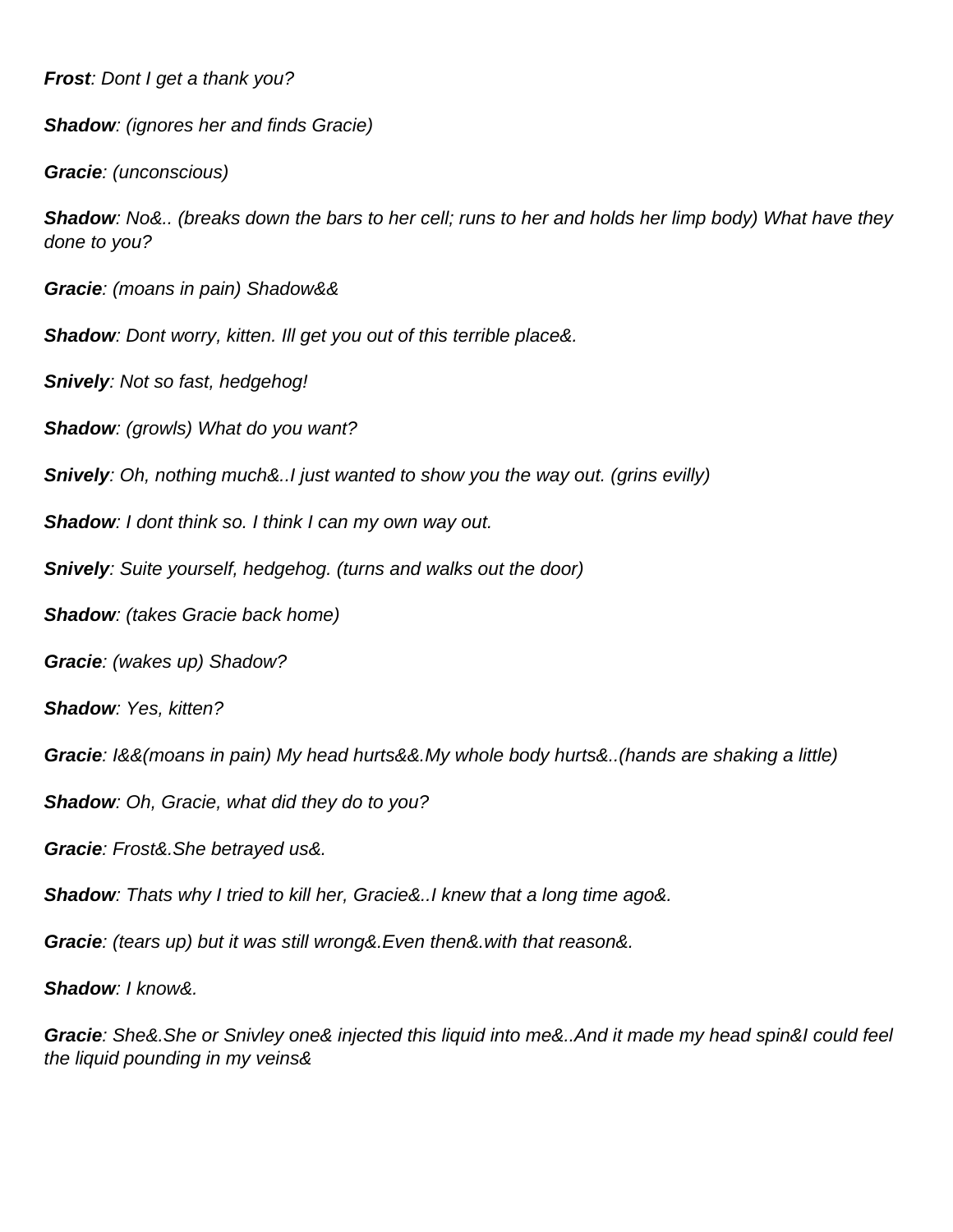(flash-forward to several days later)

**Gracie**: (eyes black)

**Shadow:** (holds her protectively)

**Gracie**: (bites him)

**Shadow**: (flinches but holds his embrace)

**Gracie**: (struggles to get free)

**Shadow**: (wakes up) Gracie&.. (sits up quickly; looks around the room) Alyssa?

### I wasn t there. I had left in the middle of the night. Why, I don t know. I just felt like I needed to go. **Unfortunately, my midnight fleeing would end up costing me everything.**

**Alyssa:** (sees Tails as she is running along) **Tails:** (sees her too) Alyssa!!!! **Alyssa:** (growls and attacks him) Tails: (dodges her attacks) Alyssa, it s me, Tails! Don t you recognize me?

#### I didn t. Even though I knew who he was, I still wanted to kill him. He became angry when Shadow appeared and I didn t go after him as well.

**Tails:** I can t believe this &. You would kill me, your love &.. but you wouldn t kill him &.. of all people &. **Shadow:** humph. What s that supposed to mean? **Tails:** (growls at him) What it means is that-**Alyssa:** (jumps on him and claws him) **Tails:** (screams in pain and gets away) **Shadow:** (chases after Alyssa) **Alyssa**: (runs from him) **Shadow**: (grabs her) I m sorry, Alyssa, but this ends today. **Alyssa**: (stunned) **Tails:** NOOOOO!!!!! **Shadow**: (takes her behind a huge rock) **Alyssa**: (screams in agony, then silences) **Shadow**: (walks out from behind the rock) I m sorry, Tails. (disappears)